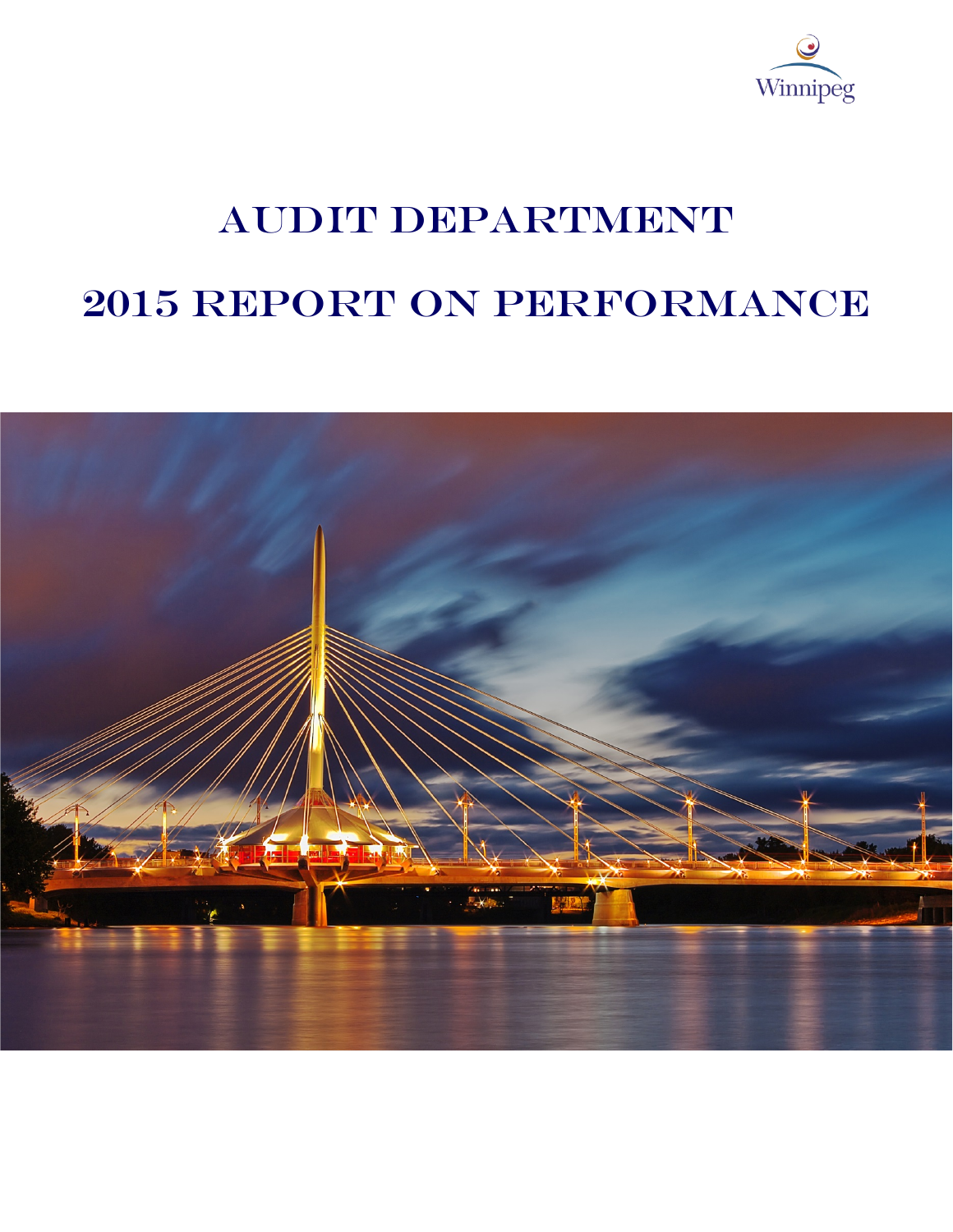# **City of Winnipeg Audit Department 2015 Report on Performance**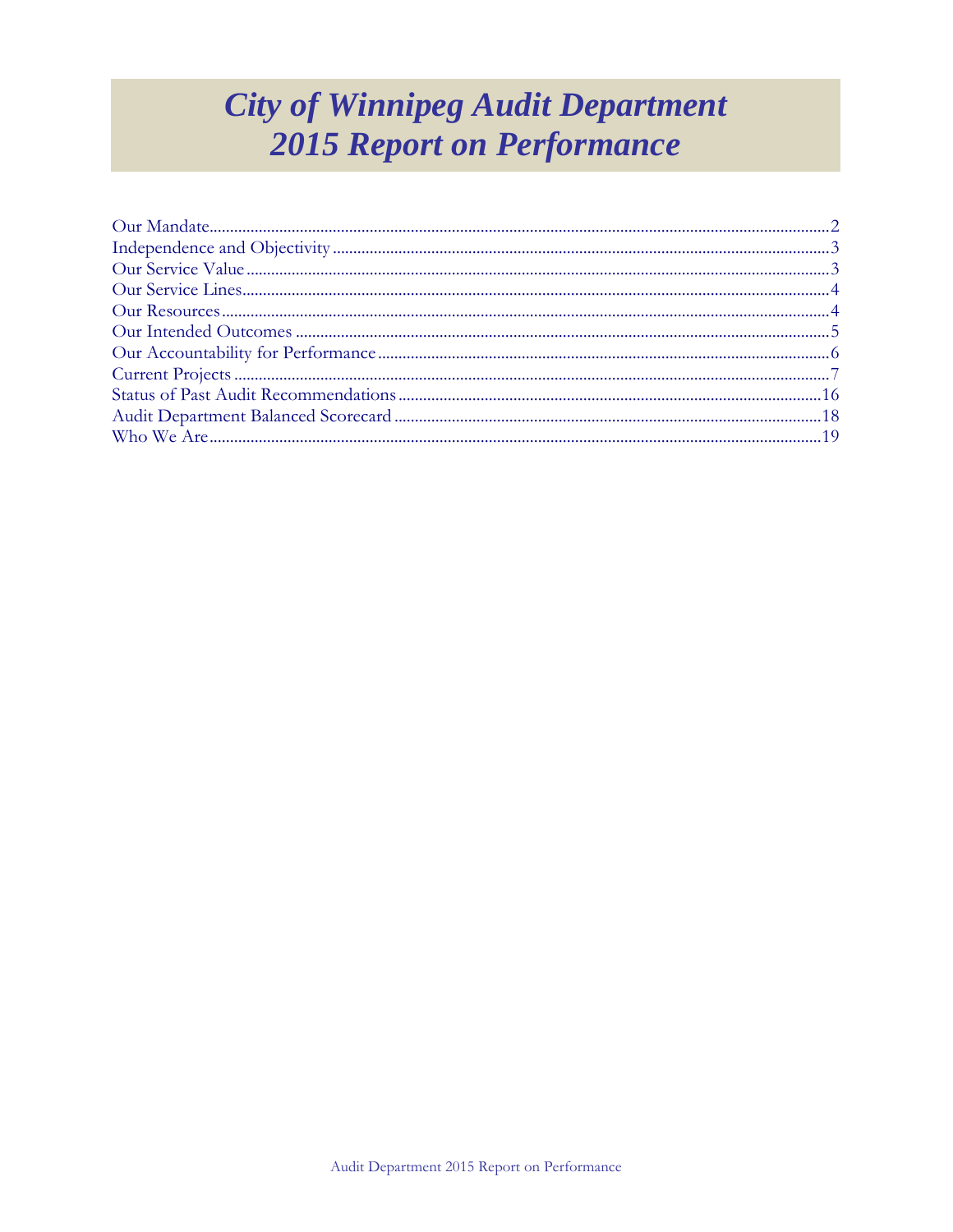# *Our Mandate*

The City Auditor is a statutory officer appointed by City Council under *The City of Winnipeg Charter* and is independent of the City's Public Service.

The City Auditor conducts examinations of the operations of the City and its affiliated bodies to assist Council in its governance role of ensuring the Public Service's accountability for the quality of stewardship over public funds and for the achievement of value for money in City operations. The findings are reported to Council through the Audit Committee (Executive Policy Committee) and an audit report becomes a public document after communication to City Council.

In 2009, the Mayor and the CAO introduced the concept of a Chief Performance Officer for the City. The mandate of the department with the addition of the Chief Performance Officer role is as follows:

- *To examine problem areas brought to the Auditor's attention by taxpayers, department heads, employees, Council, Standing Committees of Council, members of Council and the CAO.*
- *To act as an internal consulting group to provide information and help to civic departments.*
- *To examine and evaluate the adequacy of the City's financial and operational systems of internal control.*
- *To determine compliance with sections of The City of Winnipeg Charter, by-laws, regulations, orders of Council, administrative directives and applicable federal and provincial legislation.*
- *To review the performance of operations to ensure money was expended with due regard to economy and efficiency.*
- *To monitor and report on the status of implementation of audit recommendations on a quarterly basis.*
- *To provide advice and assistance on the definition and development of performance measures, the implementation of performance management systems and the reporting of performance information to the public and to advocate for the use of performance information.*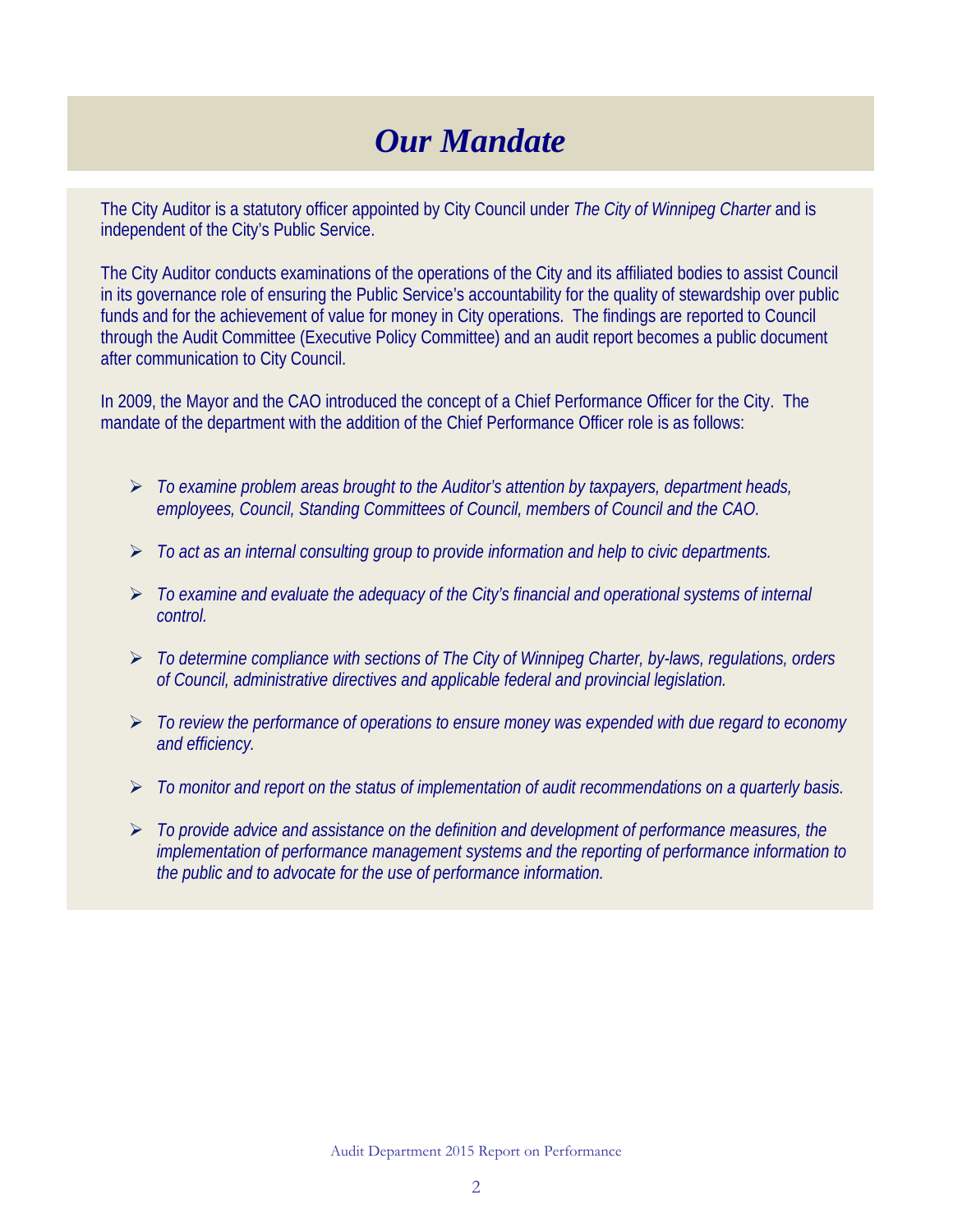# *Independence and Objectivity*

Independence has been called the cornerstone of legislative auditing. To be credible, we must maintain an independent position within the organization as well as bring an objective state of mind to all of our work. Mechanisms in place to promote independence and objectivity include:

- The City Auditor is appointed by City Council and can only be suspended or dismissed by virtue of a resolution supported by two-thirds of all members.
- The City Auditor is directly accountable to City Council through the Audit Committee comprised of Executive Policy Committee members.
- The City Auditor is solely responsible for the staff and internal operations of the Audit Department within the budget approved by City Council.
- The City Auditor has broad and defined powers of access to information and City staff by virtue of *The City of Winnipeg Charter*.
- Auditors are required to follow strict standards established by their professional associations and the Audit Department including the requirement to adhere to a Code of Ethics and Professional Conduct.
- Quality assurance practices have been implemented to ensure that Audit reports present information that is reliable, fair and balanced.

### *Our Service Value*

<span id="page-3-0"></span>A key role of the Audit Department is to provide independent assurance on the performance of civic services in support of open, transparent and accountable government. Our primary client is City Council, through the Audit Committee.

The value to Council is the ability to use credible information to support their decision-making efforts. Our stakeholders are civic managers and citizens who are the recipients of our public reports.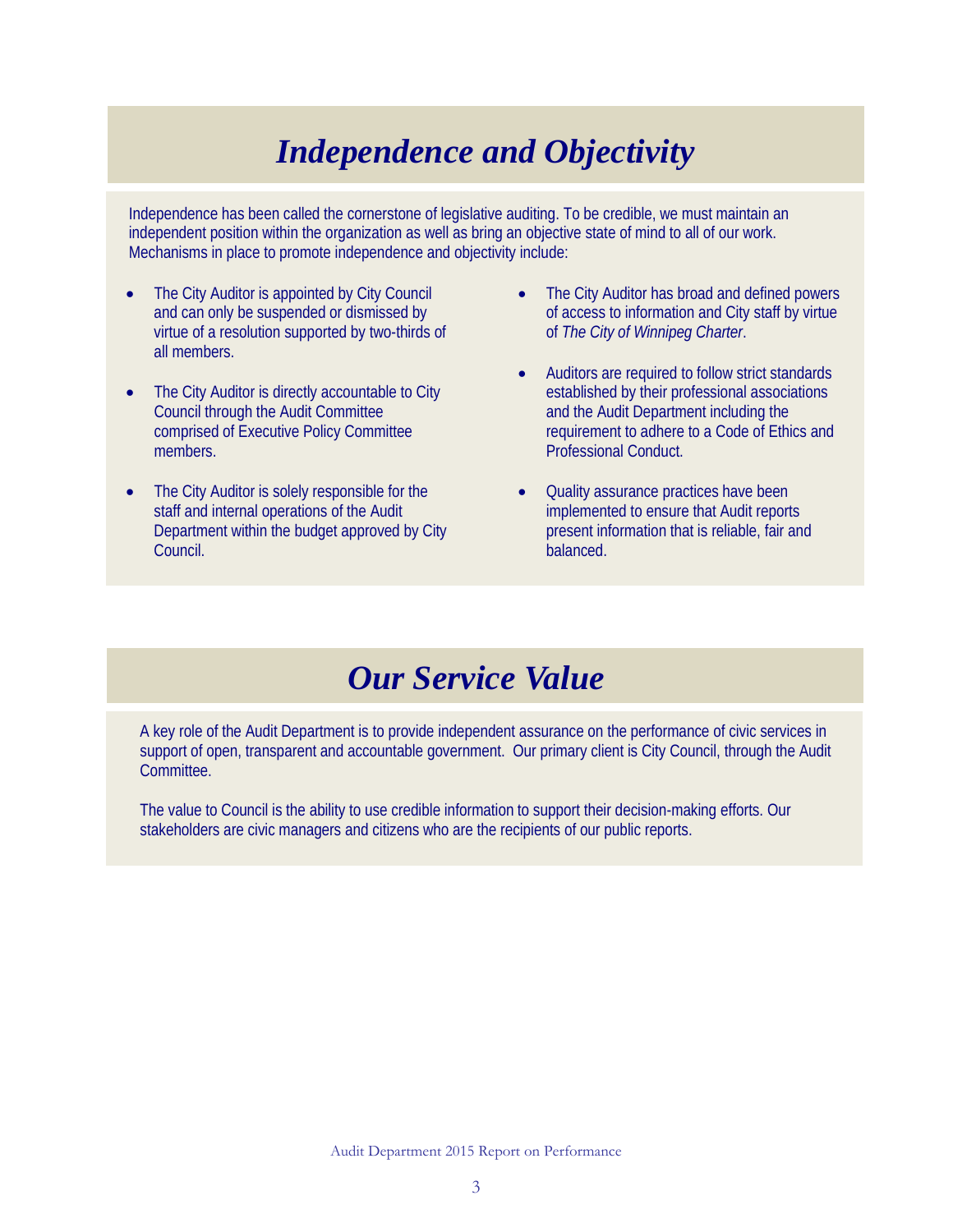# *Our Service Lines*

- <span id="page-4-0"></span>• **Advisory Services** - activities carried out under this service line are proactive and concerned with getting it right the first time.
- **Assurance Services** assurance services are defined as independent professional services that improve the quality of information or its context for decision makers.
- **Investigation Services** we conduct reviews in response to requests from external parties or as the result of information that is brought to the attention of the City Auditor under the *City of Winnipeg Fraud, Theft, Misappropriation or Related Irregularities* Administrative Standard, or through reports submitted to the City's Fraud & Waste Hotline.

# *Our Resources*

**Fiscal Year Description 2013 2014 2015** Budget \$ 915,953 \$ 1,557,215 \* \$ 1,228,121 Expenditures \$ 894,086 \$ 1,531,439 \$ 794,660 Surplus \$ 21,867 \$ 25,776 \*Additional funding was allocated for Council approved projects.  $$ 433,461$ \*\* \*\* Surplus mainly due to unused funding for the Independent Fairness Commissioner (IFC) and Lobbyist Registrar roles. Surplus salaries due to departmental vacancies.

<span id="page-4-1"></span>The Audit Department's budget and expenditures are shown below: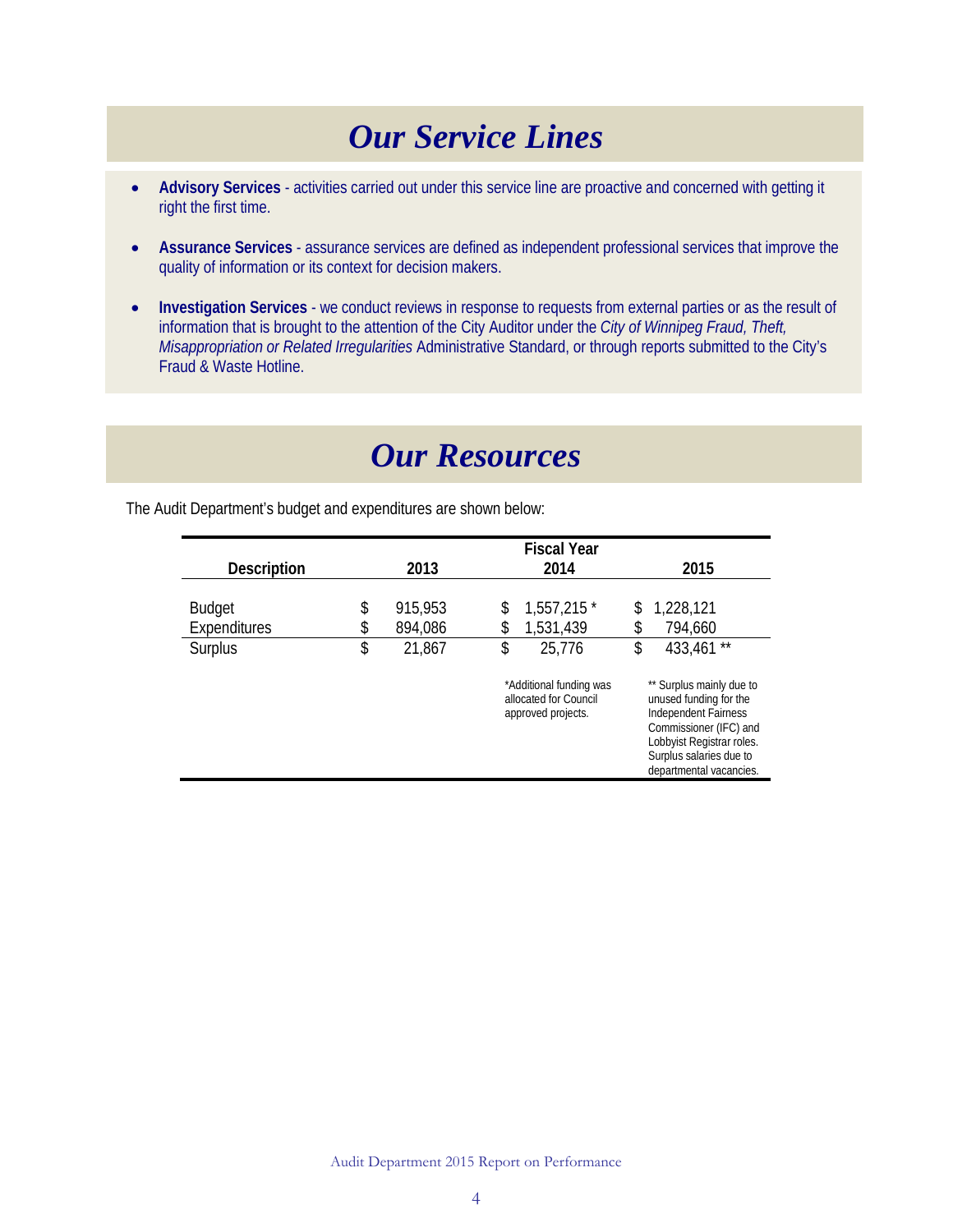# *Our Intended Outcomes*

<span id="page-5-0"></span>The Audit Department's logic model describes the linkages between our resources, and our activities, outputs and desired outcomes. To achieve our vision, our work must ultimately contribute to delivering valued services that clearly meet the needs and expectations of our citizens and result in a high level of public confidence in civic government.



#### **Audit Logic Model**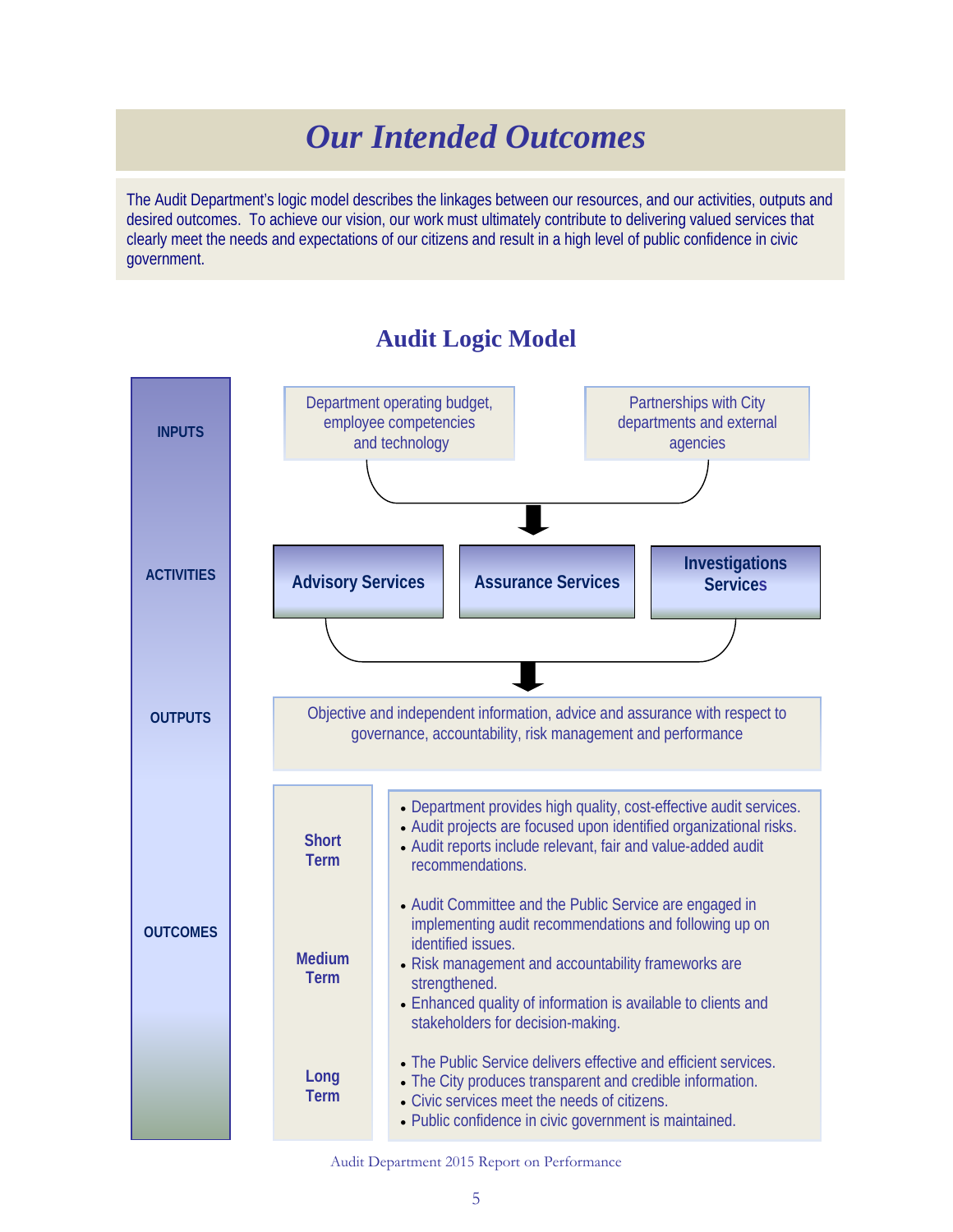# *Our Accountability for Performance*

### <span id="page-6-0"></span>**Our Vision and Mission**

**Vision** To be leaders in building public trust in our civic government

**Mission** To support City Council and the Public Service by providing objective and independent advice and assurance with respect to governance, risk management, performance and accountability



#### **Our Strategic Goals**

- To provide independent and objective assurance on the efficiency and effectiveness of City operations, as well as timely, relevant and value-added recommendations for improvement
- To influence organizational outcomes and accountability by promoting good governance, effective risk management and controllership, and comprehensive and transparent performance information
- To deliver high quality, cost-effective Audit services



### **Our Key Risks**

**Credibility** - maintain a high standard of competence and professionalism **Independence & Objectivity** - provide independent assurance that is fair and balanced **Relevance** - produce high quality reports that include value-added recommendations **Resources** - maintain an adequate level of resources to provide an appropriate level of assurance **Capacity** - supplement resources with partnerships and audit processes that optimize coverage

and productivity

### **Our Key Strategies**

- Support the achievement of transparent, efficient and effective City government services
- Deliver value-added, cost-effective and innovative audit services
- Promote a respectful, team-oriented and professional workplace



### **Our Performance Measures & Results**

In the remainder of our *Report on Performance*, we will present the results of our work. We will summarize our significant projects and the key conclusions reached. We will also provide an update on the status of our recommendations. Finally, we will provide our own performance measures and results against industry standards and departmental targets in our *Balanced Scorecard.*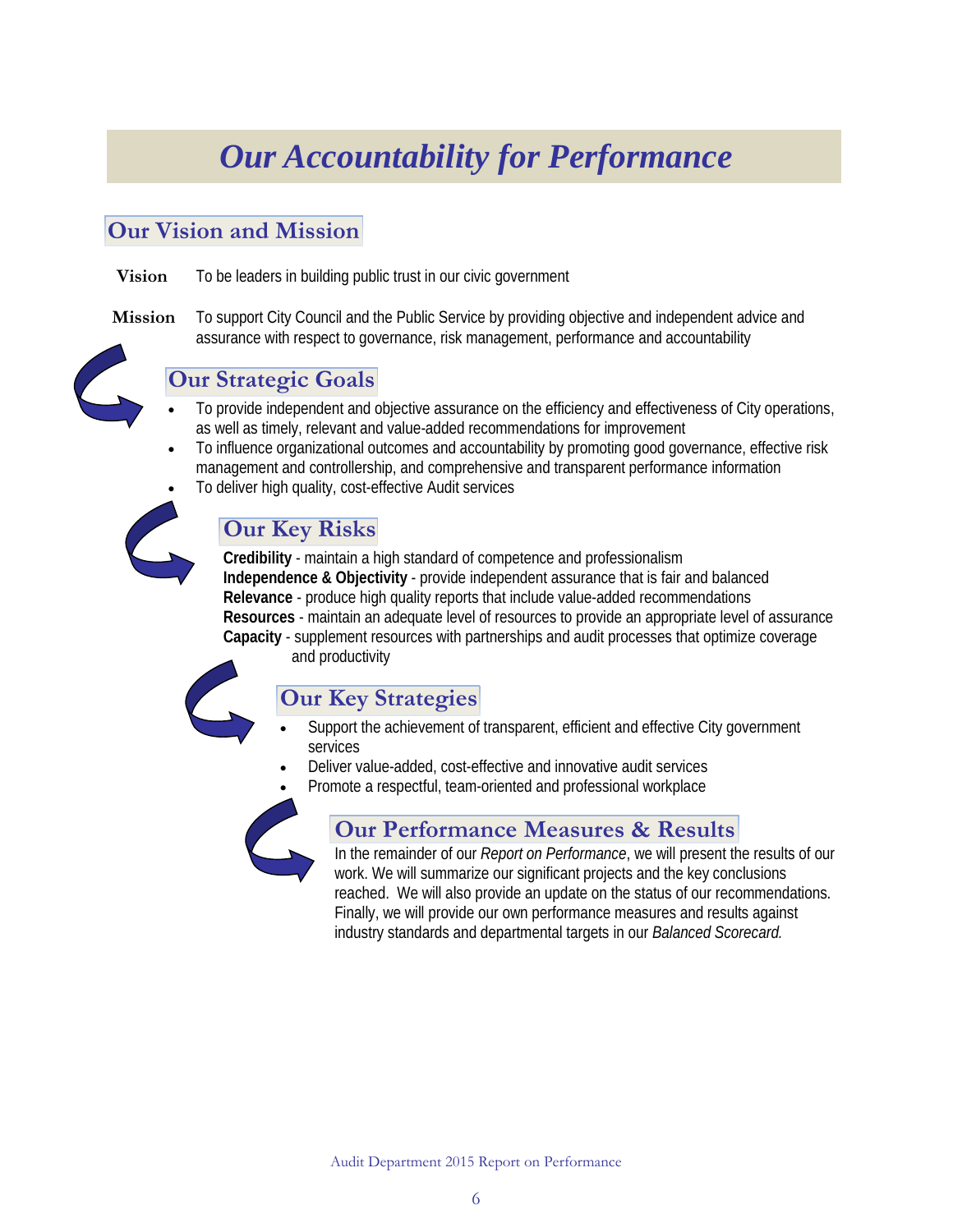# *Current Projects*

### <span id="page-7-0"></span>**Advisory Services**

The Audit Department has representatives who contribute to the following committees:

### *Excellence Winnipeg*

The City of Winnipeg, in partnership with Excellence Canada, began the Excellence Winnipeg initiative in 2013. The initiative promotes excellence, innovation and wellness in the Public Service by focusing on improving performance in: leadership and governance; strategy and planning; citizen experience; people engagement; process and project management; and partner and supplier relationships.

### *Aboriginal Relations Leadership Team*

The Aboriginal Relations Leadership Team is a cross-section of employees that raise awareness and create opportunities for Indigenous-focused initiatives across the Public Service. The Aboriginal Relations Leadership Team has representatives from all civic departments.

### *Records Committee*

The City of Winnipeg's Records Committee is a statutory body that makes recommendations to Council on record keeping practices in the Public Service, and implements record keeping policies and procedures approved by Council within civic departments.

### *Asset Management/Project Management Advisory Committee*

The mandate of the committee is to provide guidance and advice on the performance of the Asset Management Program and to monitor progress and success of the Corporate Asset Management Plan. The Department maintains an advisory role on this committee.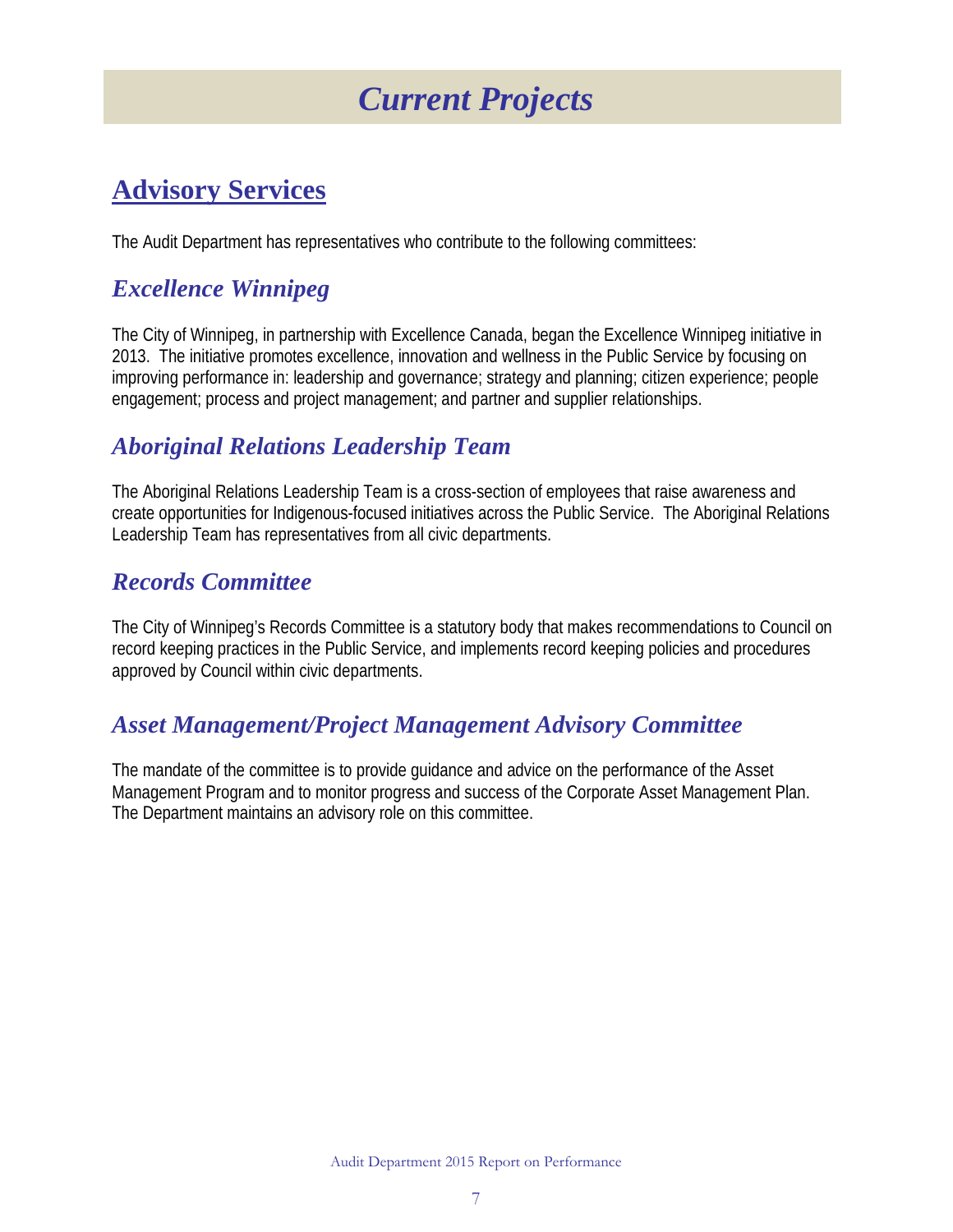### **Assurance Services**

### *Due Diligence Reviews - Collective Bargaining Agreements*

We completed three collective bargaining agreement reviews in 2015. Council policy requires that prior to ratification of an agreement, the City Auditor and the external auditor review the full and long-term costs of collective bargaining agreements reported by the Public Service. Our role is to review that the net incremental costs or savings to the City have been appropriately identified, calculated and summarized in a report, and that all significant assumptions relating thereto have been disclosed.

### *Compliance Audits - Councillors' Representation Allowance Fund*

We audited the expenditures incurred under the CRA Fund Policy for the year ended December 31, 2014 to evaluate compliance with the policy requirements and principles of the fund. The CRA Fund provides monies to City Councillors to operate their ward offices, communicate with constituents, and represent and support their wards.

The expenditures of twenty-two City Councillors were audited for 2014. The results of the audits were reported to the Governance Committee of Council in June 2015.

### *Quarterly Report Card*

We gather and review management responses regarding the status of implementation of past audit recommendations on a quarterly basis and report the results to Audit Committee.

The Quarterly Report Card presents management's representations as to the status of recommendations implemented, in progress or not to be implemented. Documentation supporting the implementation of recommendations is reviewed by the Audit Department to confirm implementation has occurred.

The Quarterly Report Card process enables the City Auditor to provide Audit Committee with assurance that the Public Service has implemented recommendations from past audit reports. Further details of the Quarterly Report Card are provided in the section *Status of Past Audit Recommendations.*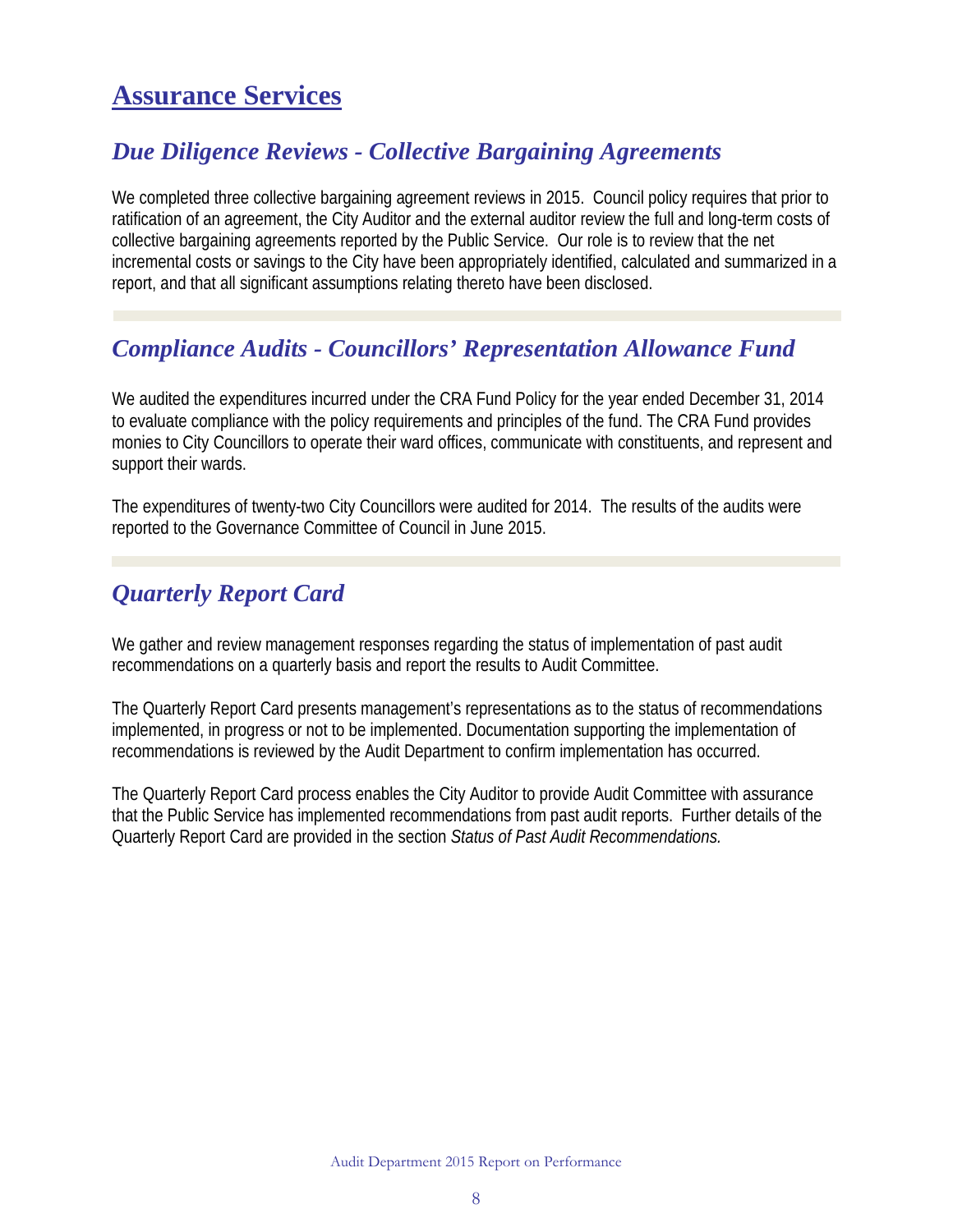### *Major Capital Project Estimate Classifications*

The classification level of project cost estimates communicates the level of design work completed to support the cost estimate, and can have a significant impact on the difference between the final results and the original estimated costs. We performed audits on the estimate classifications for the two major capital projects added to the City's 2016 preliminary capital budget. These audits were for:

- Waverley Street at CN Mainline (Rivers) Grade Separation (Class 3)
- Northeast Interceptor River Crossing Upgrade (Class 5)

We concluded that the estimate classifications were fairly presented in the preliminary capital budget for both projects. The results were reported to Council in March 2016.

### *Review and Oversight of the Implementation of all Recommendations from the "City of Winnipeg Real Estate Management Review"*

On July 9, 2014 City of Winnipeg Council received the report *City of Winnipeg Real Estate Management Review Findings and Recommendations* dated June 19, 2014, prepared by EY (a member of Ernst & Young Global Limited). City Council adopted and forwarded all seventeen recommendations presented in the report to the Administration for implementation.

At the July 9, 2014 Special Meeting of Council, a motion was adopted that "the City Auditor be delegated authority to acquire an external agency, other than Ernst and Young, to oversee the implementation of all the recommendations from Ernst and Young's report by the Public Service in a timely and efficient manner, to report back to Council on the implementation of the recommendations via the Auditor's Report to Council."

A Request for Proposal - RFP No. 750-2015 for Consulting Services for the Review and Oversight of the Implementation of all Recommendations from the "City of Winnipeg Real Estate Management Review" was issued in 2015 and awarded to Deloitte LLP on October 6, 2015. The work to be done under this contract consists of monitoring and reviewing the work on the implementation of all 17 recommendations from the Real Estate Management Review report including reporting back to Council via a quarterly report to the City Auditor.

The first quarterly status report for 2015 Quarter 4 was presented at the February 24, 2016 Council Meeting.

Regular quarterly reports will continue to be submitted until all recommendations have been implemented.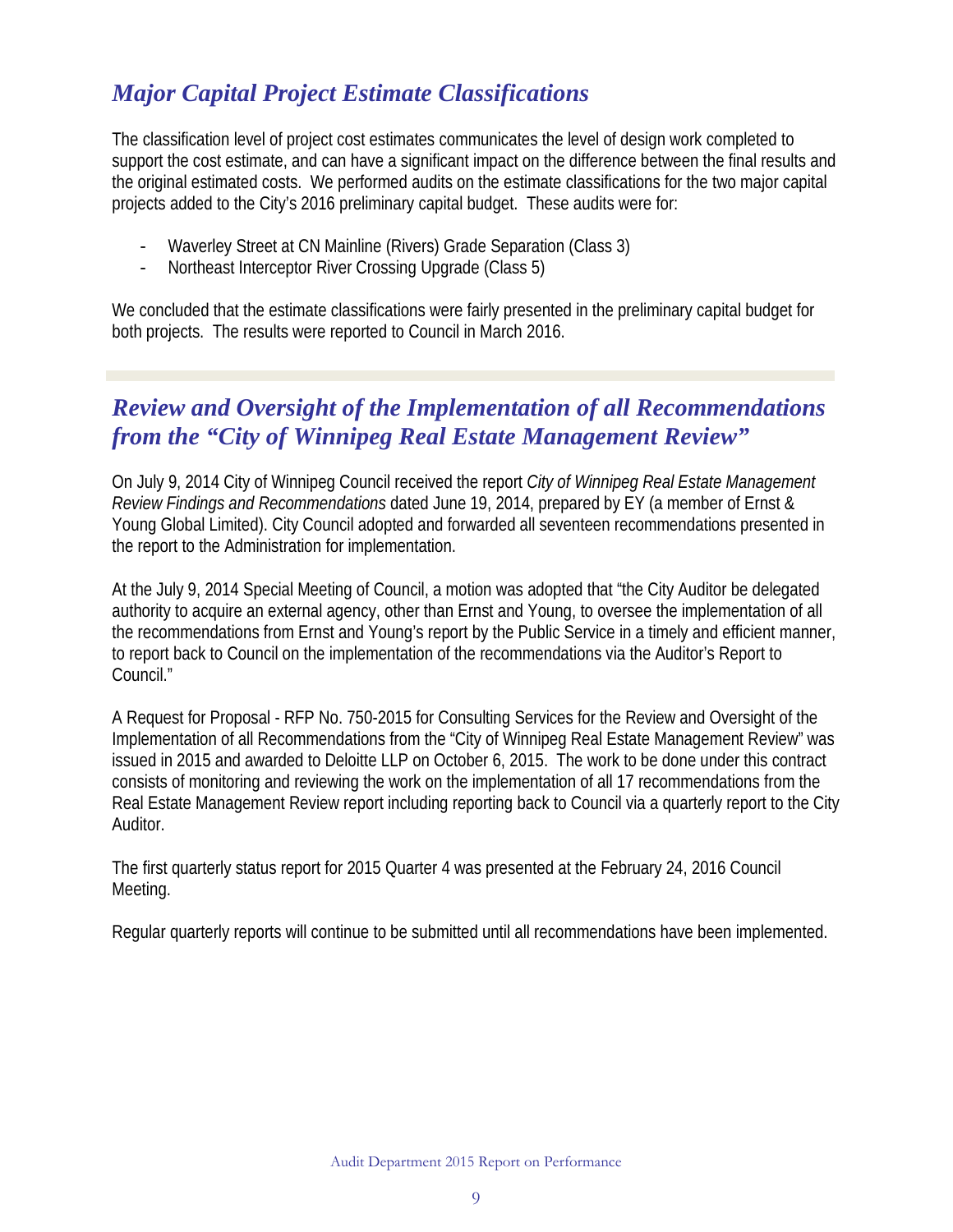### *Performance Audits*

### *[Waverley West Arterial Roads Project Audit](http://winnipeg.ca/audit/pdfs/reports/2015/WWARPFinalReport.pdf)*

#### Background:

The Standing Policy Committee on Finance initiated a motion in its December 3, 2012 meeting that "the Waverley West Arterial Roads Project be referred to the City of Winnipeg Audit Department to be given priority for an Audit of the entire project thus far." This motion was made in the same meeting that a report was submitted by the Public Works Department identifying a potential \$20 million (37%) shortfall in the originally approved \$54.7 million capital budget for the Waverley West Arterial Roads Project ("the Project"). The motion was adopted by Council in its December 2012 meeting.

The original objectives of the audit were:

- To determine the reasons for the reported potential \$20 million budget shortfall for the Project by evaluating the reasonability of the original Project capital budget submission and evaluating the project management to date
- To evaluate the reasonability of budget increases to date
- To evaluate the cost reporting as of December 31, 2012

After observing similar results to what we observed in our 2008 *Capital Project Management Audit*, we extended our work to also compare our observations on the Project to the City's project management guidance as it stood at the time of the *Waverley West Arterial Roads Project Audit*.

#### What we found:

- The \$20 million potential budget shortfall was due to an inadequate budget, and to unanticipated scope changes in the Project. The shortfall was later reduced to \$15 million after discussions with the province eliminated unanticipated scope increases that were requested by the province.
- The original Project budget was a "Class 5 estimate". Class 5 estimates are stated in Appendix 2 to the City's Capital Budget to have an accuracy range of -50% to +100% of the original estimate, and are based on project definition of 0% to 2%. The Capital Budget did not clearly differentiate when a project had a Class 4 or a Class 5 estimate. The difference in expected accuracy for these two classes could vary by tens of millions of dollars for major capital projects.
- The budget increases of \$15 million (+27%) to December 31, 2012 were within the stated accuracy range of -50% to +100% for a Class 5 estimate, as stated in the Capital Budget. The Project costs incurred to December 31, 2012 were also appropriately reported in the Public Works Department's "Waverley West Arterial Roads Project – Financial Status report No. 2".
- The Public Service had significantly improved the project management guidance that was in place at the time the Project began with its draft *Project Management Manual*. Revisions to the draft were required for it to meet the Project Management Book of Knowledge standards issued by the Project Management Institute.

What were the key recommendations:

- 1. The description of the City's Cost Estimate Classification System be reviewed and updated to reflect the actual experience for capital projects.
- 2. The estimate classes for each project be clearly disclosed in the Capital Budget.
- 3. Revisions be made to the Project Management Manual under development so that it would meet the project management standards of the Project Management Institute.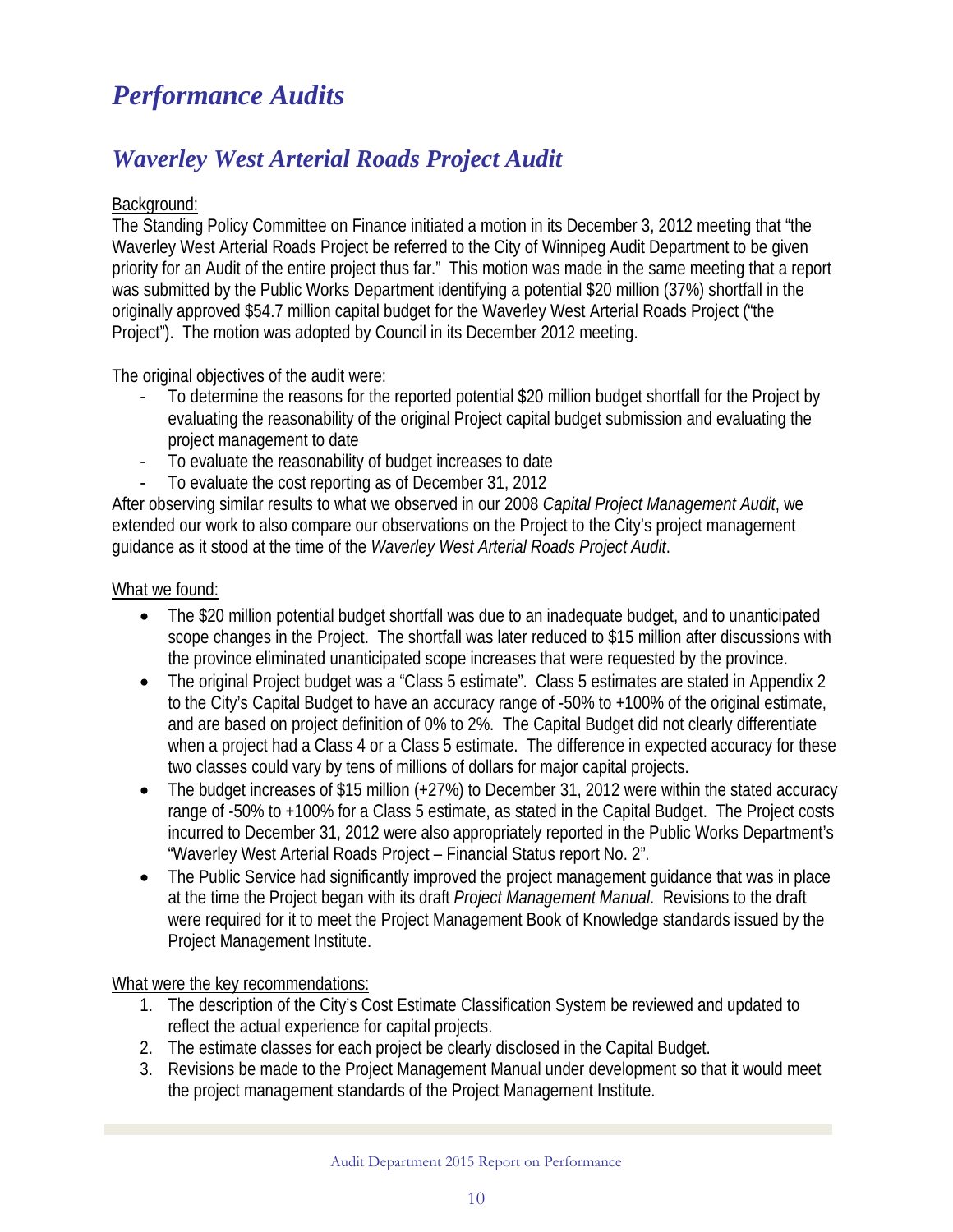### *[Community By-law Enforcement Services Audit](http://winnipeg.ca/audit/pdfs/reports/2015/CommunityBylawEnforcementServicesAudit.pdf)*

#### Background:

The Community By-law Enforcement Services Division of the Community Services Department was established in November 2008. At that time Council identified inefficiencies and red tape in the City's approach to by-law enforcement that could be eliminated by creating an identifiable, stand-alone enforcement unit. An audit of the Community By-law Enforcement Services Division was endorsed by the Audit Committee in the City Auditor's Audit Plan 2011-2014.

The audit focused on the following two objectives:

- To assess the efficiency and effectiveness of the Community By-law Enforcement Services Division.
- To assess whether adequate systems, processes, practices and controls are in place for the Division to achieve its goals and objectives.

#### What we found:

- The Community By-law Enforcement Services Division is operating efficiently and effectively, and has implemented systems to achieve their goals and objectives.
- Community By-law Enforcement Services Division management has successfully made numerous improvements to the operations of the Division, has significantly decreased the number of vacant and derelict buildings in the city, has achieved a compliance rate of 93%, and has achieved a customer satisfaction rating of 87% (2013).
- Effective systems have been developed to support the achievement of the Division's continually evolving strategic plan. The plan contains clearly defined objectives, goals, risk assessments, and strategies for service. The Division's objectives and strategies are clearly connected to the City planning documents OurWinnipeg, and the City's LiveSAFE crime prevention strategy.
- A robust performance measurement system is in place that Division management regularly improves. Community outreach has been made a service priority and relationships with community groups have been strengthened.
- The Division significantly exceeded the ten day response time goal for a brief period in September and October 2013. This was due to a combination of factors that occurred during the summer months. Numerous strategies have been developed to address increasing workloads and the corresponding increases in response times.
- The Division meets the requirements for reporting as given by Council.
- Division management has placed high priority on providing staff with good direction, training, safety, and opportunities for advancement and a good support system is in place that enables staff to do their jobs effectively. Management recognizes the need to refresh conflict resolution training to mitigate limited risks of aggression from the public.
- To increase officer safety, and promote community awareness, it would be appropriate for the Division to provide conspicuously marked operations vehicles to officers on duty, rather than to require officers to use their own personal vehicles.
- Operational efficiencies may be achievable through the use of mobile tablet technology; however, the Division needs to analyze the potential capacity increases that can be achieved before such an investment is made.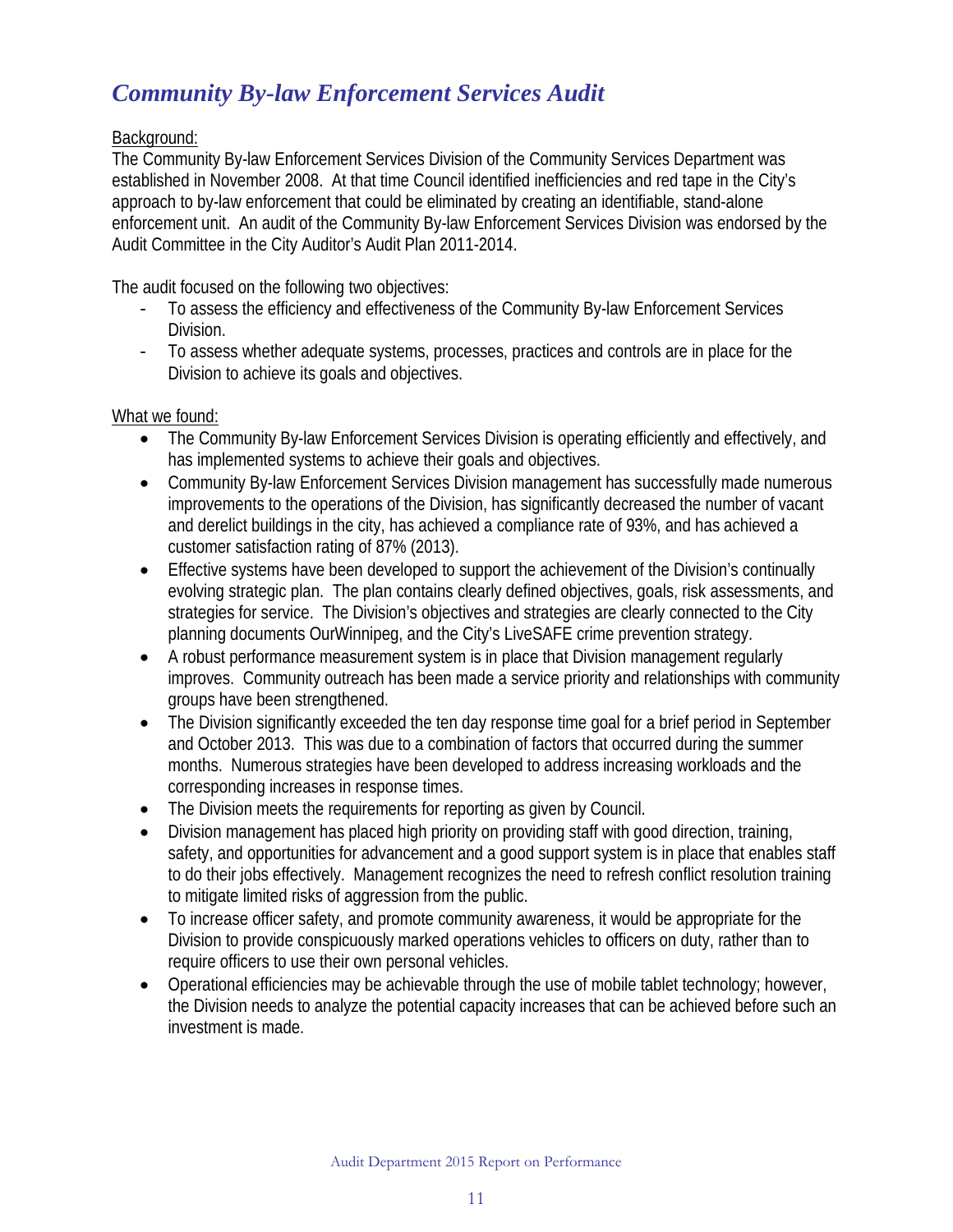What were the key recommendations:

- 1. Further refine the performance measurement system by creating outcome measures and targets relating to community group partnerships.
- 2. Ensure that 311 service scripts take into account expected seasonal fluctuations in service demand.
- 3. Develop a retraining schedule for Community By-law Enforcement Officers and opportunities for officers to practice de-escalation and conflict resolution techniques related to their enforcement duties.
- 4. Continue to pursue leasing conspicuously marked enforcement vehicles for Community By-law Enforcement Officers to perform their duties.
- 5. Continue to explore the deployment of tablet technology by analyzing the extra capacity in service that employing tablets can achieve.

### *Engagements In-Progress*

### *Audit of WFPS Emergency Mechanical Services Branch*

An audit of the Winnipeg Fire Paramedic Service's heavy fleet operations was added to the 2012 update of the City Auditor's 2011-2014 Audit Plan, which was endorsed by the Audit Committee. The heavy fleet for the department is maintained by the Emergency Mechanical Services Branch.

The objectives of the audit are:

- To assess the efficiency and effectiveness of the branch based on commonly accepted industry performance measures
- To assess whether adequate systems, processes, practices, and controls are in place for the branch to achieve its goals and objectives

The audit was in progress at the end of 2015. We expect to report on the results in early 2016.

### *Liabilities for Contaminated Sites Review*

The Public Sector Accounting Board issued a new accounting standard—PS 3260 – Liability for Contaminated Sites—which will affect the presentation of the City's liabilities starting in its 2015 financial statements. In anticipation of the implementation deadline for this standard, a process review was added to the City Auditor's Audit Plan 2011-2014 to determine whether the Controllership Division of the Corporate Finance Department had developed sufficient processes to successfully implement the requirements of the standard.

Our review was in progress at the end of 2015. We expect to report the results in early-to-mid 2016.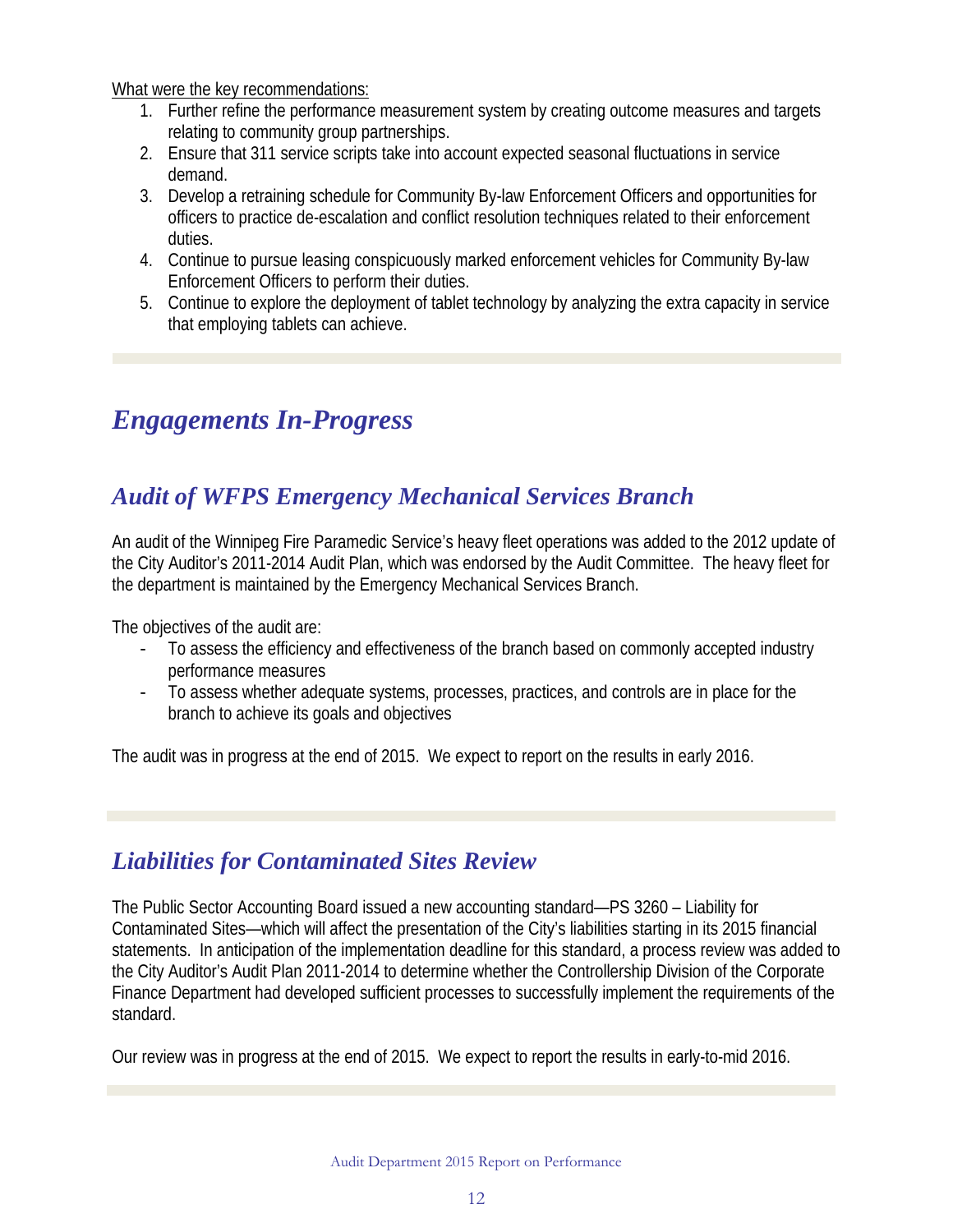### *Fraud and Waste Hotline Evaluation Report*

A review of the performance of the Fraud and Waste Hotline was endorsed by the Audit Committee in the City Auditor's Audit Plan 2015–2018.

The purpose of the Hotline performance evaluation is to answer the following three main questions:

- Is the availability of the Hotline properly communicated to enable it to serve as a preventative mechanism?
- Has the Hotline been effective at identifying potential unethical behavior and protecting City property, resources and information?
- Are there opportunities to improve the cost efficiency of the Hotline operations?

The review was in progress at the end of 2015. We expect to report on our results in the spring of 2016.

### *Pedestrian and Cycling Strategies – Review of Consultant Contracts – Employee Code of Conduct*

On September 30, 2015, Council adopted Item No. 7 from the Report of the Executive Policy Committee dated September 23, 2015, that the City Auditor immediately undertake an independent review of the procurement of the contract and subcontracts related to the Pedestrian and Cycling Strategy so as to ensure that all aspects of the City of Winnipeg Code of Conduct have been upheld and to report their findings back to Winnipeg City Council.

This review was in progress at the end of 2015. We expect to report on our results in the fall of 2016.

### *Pedestrian and Cycling Strategies – Review of Procurement of Contract and Subcontract*

On September 30, 2015, Council adopted Item No. 8 from the Report of the Executive Policy Committee dated September 23, 2015, that the City of Winnipeg Auditor and Legal Services, review the contracts with all consultants and outside entities who were contracted with regards to the Pedestrian and Cycling Strategy to ensure all aspects of the contracts contain necessary protections to the City of Winnipeg and all aspects of the contracts are being enforced.

The Audit Department is reviewing the procurement process for the Pedestrian and Cycling Strategies Project, as well as the execution and completion of the project to ensure that all aspects of the contract were enforced.

The review was in progress at the end of 2015. We expect to report on our results in the spring of 2016.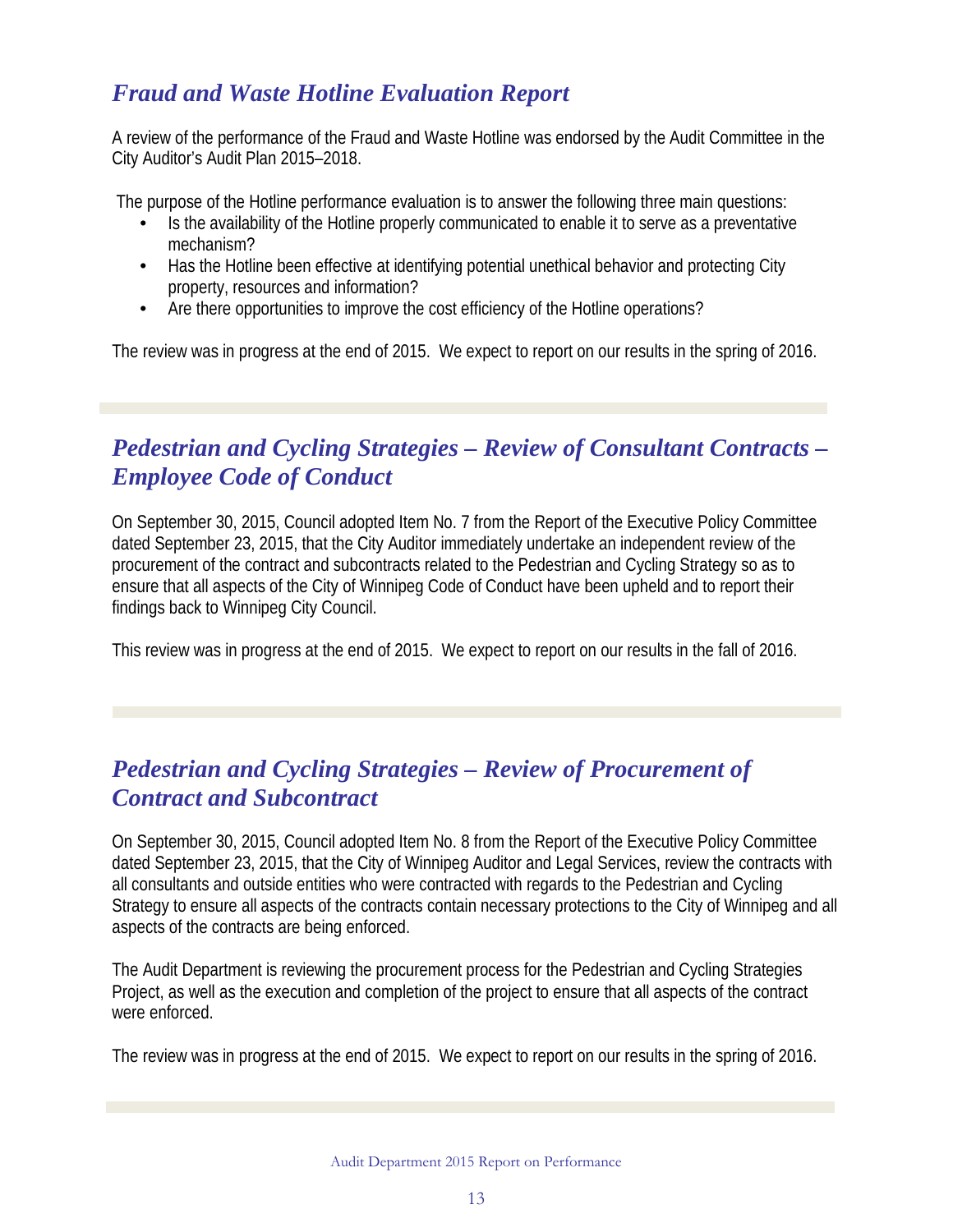### **Investigation Services**

### *Fraud and Waste Hotline*

The Audit Department provides investigative services at the request of Council, the Public Service (pursuant to the City of Winnipeg's Administrative Standard: *Fraud, Theft, Misappropriation or Related Irregularities*), City managers and citizens, as a result of information arising from audit projects or reports submitted through the Fraud & Waste Hotline. The Hotline is a confidential and anonymous service accessible to City staff and citizens to report complaints 24 hours a day, 7 days a week.

While maintaining an independent and objective perspective, we conduct our services using a cooperative approach. As needed, we consult with staff from Human Resources, Legal Services, Corporate Finance and other investigative agencies. We also work closely with management who are responsible for taking appropriate action to resolve concerns raised during a review.

#### Hotline Activity

The following table summarizes the types of complaints received through the Fraud and Waste Hotline by the Audit Department during the calendar year.

| <b>Report Category</b>                               | 2013 | 2014 | 2015  |
|------------------------------------------------------|------|------|-------|
| <b>Financial Reporting and Accounting</b>            |      |      |       |
| Health and Safety, Environment                       |      |      | 0     |
| Unethical Conduct and Conflict of Interest           | 5    |      | 12    |
| Manipulation or Falsification of Data                |      |      |       |
| Harm to People or Property                           |      |      | 3     |
| Theft, Embezzlement, Fraud                           | 2    | 2    | $11*$ |
| Violation of Laws, Regulations, Policies, Procedures |      |      | 3     |
| Organization                                         | 0    |      |       |
| Management/Supervisor                                | 0    |      |       |
| Compensation, Pension and Benefits                   |      |      |       |
| Product/Customer Service                             |      |      |       |
| Office and Equipment Requirements                    |      |      |       |
| Safety and Security Issues                           |      |      |       |
| Suggestions for Improvement                          | O    | U    |       |
| <b>Miscellaneous</b>                                 | O    | O    |       |
| Undefined                                            |      | ∩    |       |
| <b>Total</b>                                         | 16   | 10   | 42    |

Note: \* a duplicate report required only one investigation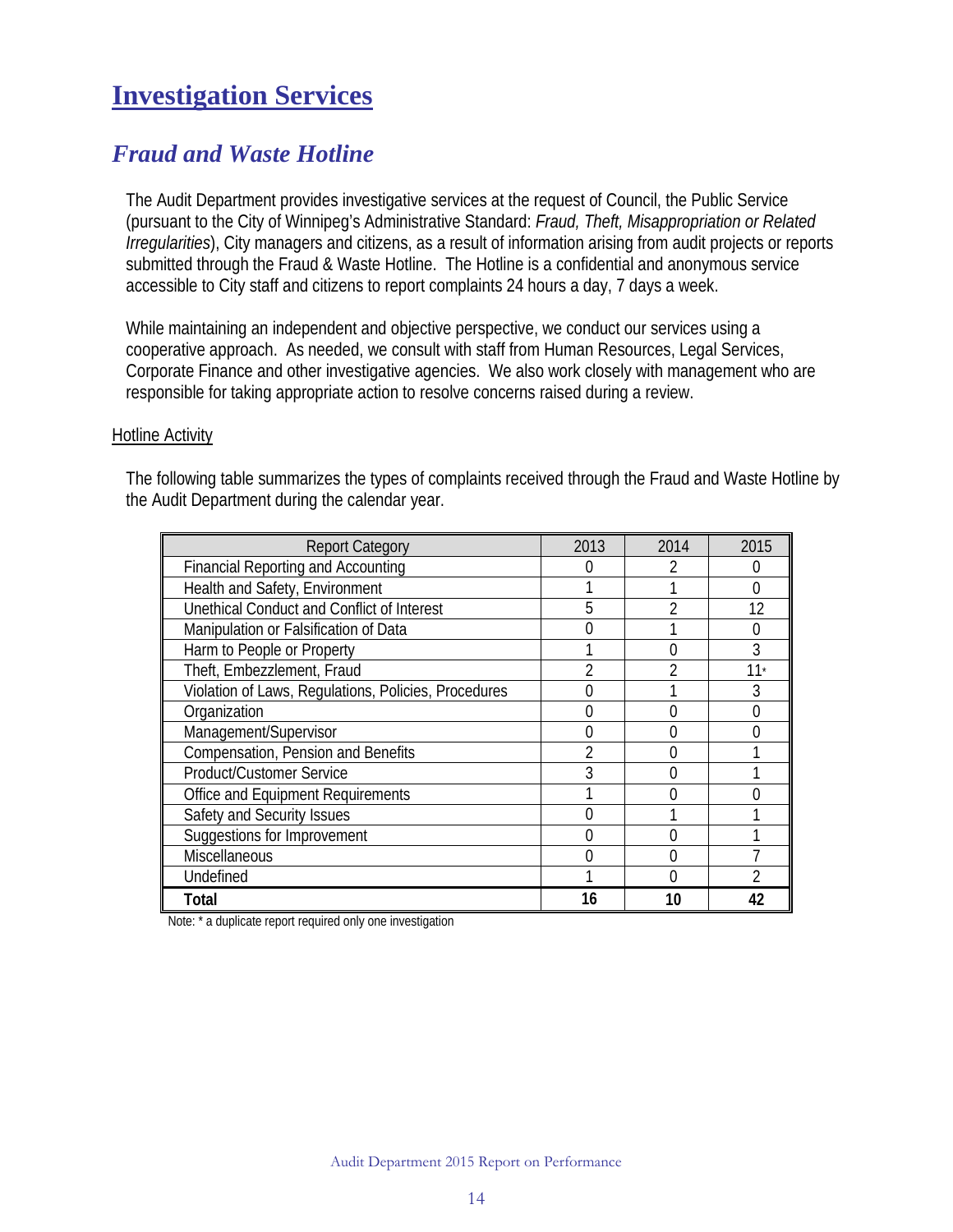#### Disposition of Complaints

We investigated all complaints received in 2015 in accordance with internal procedures and guidelines, as well as professional standards. We gathered evidence to confirm or dispel the allegations reported. We consulted with other appropriate internal or external experts as deemed necessary. If "No Action" is taken on a report, it would typically be due to insufficient information being supplied to support the allegation. Despite attempts by the Audit Department staff to obtain additional information through the hotline system, there may not be sufficient information to proceed.

|                            | Carry Forward from<br>Prior Year | Complaints<br>Received in 2015 | Closed |
|----------------------------|----------------------------------|--------------------------------|--------|
| No Action                  |                                  |                                |        |
| Referral to Another Agency |                                  |                                |        |
| Referral to Department     |                                  |                                |        |
| Investigation              |                                  |                                |        |

#### Outcomes of Reports

|                    | Closed |
|--------------------|--------|
| Substantiated      |        |
| Unsubstantiated    |        |
| Conclusion pending |        |

Note – counts may include complaints received in prior year.

Through the investigations conducted this year, the following resulted from actions taken as a result of the investigation into the reports:

- Inappropriate behaviour by City staff including misrepresentation of mileage, misrepresentation of work undertaken and theft of time which resulted in disciplinary action.
- Inappropriate use of a City vehicle resulting in remedial driver training.
- Review of internal work procedures and identification of areas to improve controls and recommunicate requirements to applicable staff.
- Communication of a detailed package of information to external agency for review of potentially fraudulent accident claim against the City.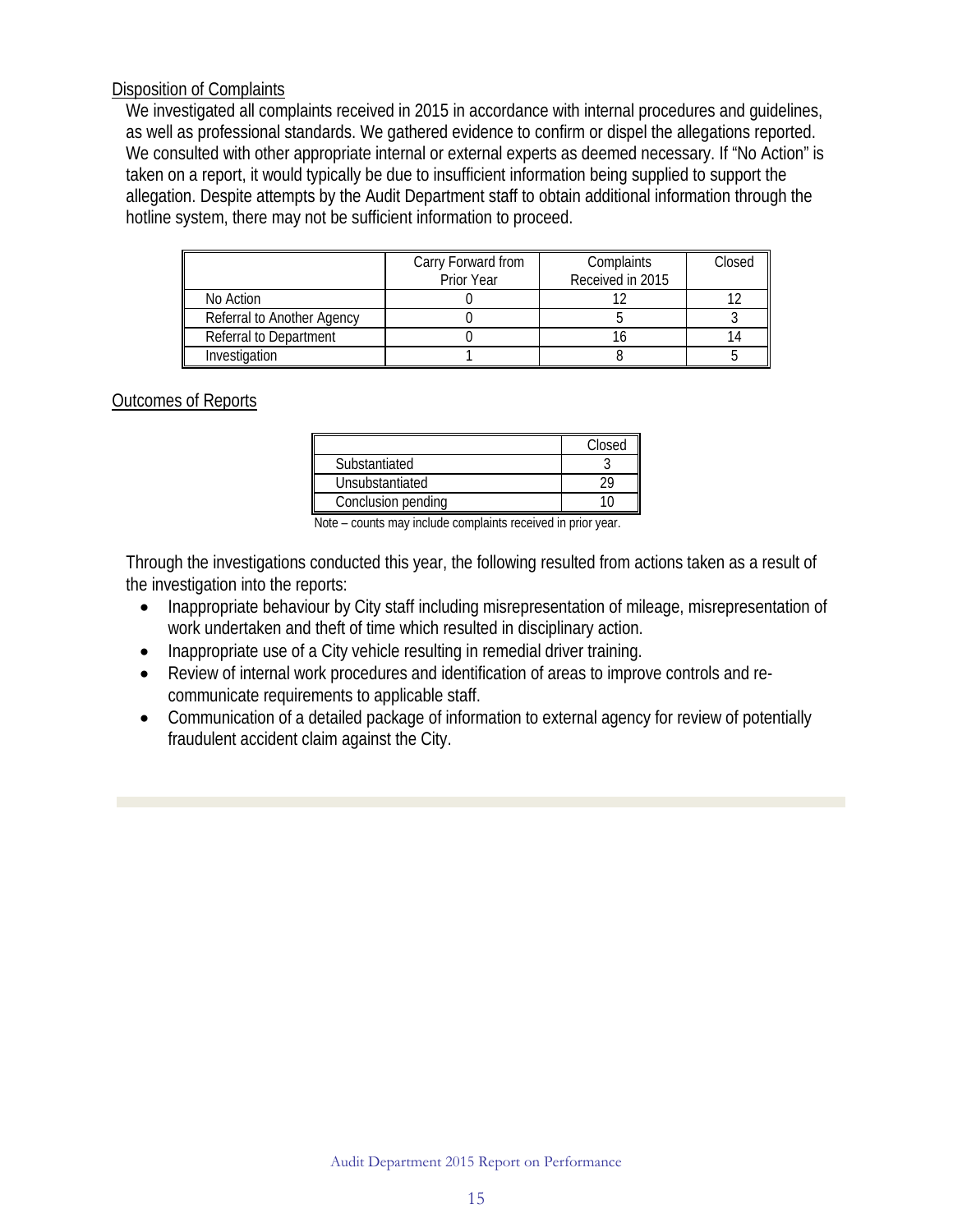# *Status of Past Audit Recommendations*

<span id="page-16-0"></span>The Audit Department's work does not end when an audit report is presented to City Council. The most important component of an audit recommendation is its implementation. The Public Service provides a response to each recommendation in the audit reports along with an action plan. The subsequent implementation of the audit recommendations in accordance with the action plans is the responsibility of the Public Service.

At the request of Executive Policy Committee in January 2015, the City Auditor is now required to provide assurance on the implementation steps undertaken by the Public Service. Departmental representatives will now be required to provide appropriate documentation to support the implementation that has occurred to date. The completed Quarterly Report Card is presented to Audit Committee by the City Auditor along with any observations he may have.

The Quarterly Report Card is produced at the end of March, June, September and December and is presented at the next Audit Committee meeting. The Quarterly Report Card presents the Public Service's representations as to the status of recommendations implemented, in progress, or not to be implemented. For recommendations in progress, an implementation strategy and timeframe is provided. For recommendations not to be implemented, an explanation is provided.

Quarterly Report Cards are typically completed for five years following the issue date of an audit report, which may be extended as circumstances warrant. After the reporting period, the Audit Department prepares a final report to Audit Committee that provides a summary of recommendations implemented, in progress and not to be implemented. After presentation of this final report, the status of audit recommendations will no longer be tracked by the Audit Department. If there are significant concerns that cannot be satisfactorily addressed by the Public Service, the Audit Committee may propose a new audit of the subject entity through the annual planning process.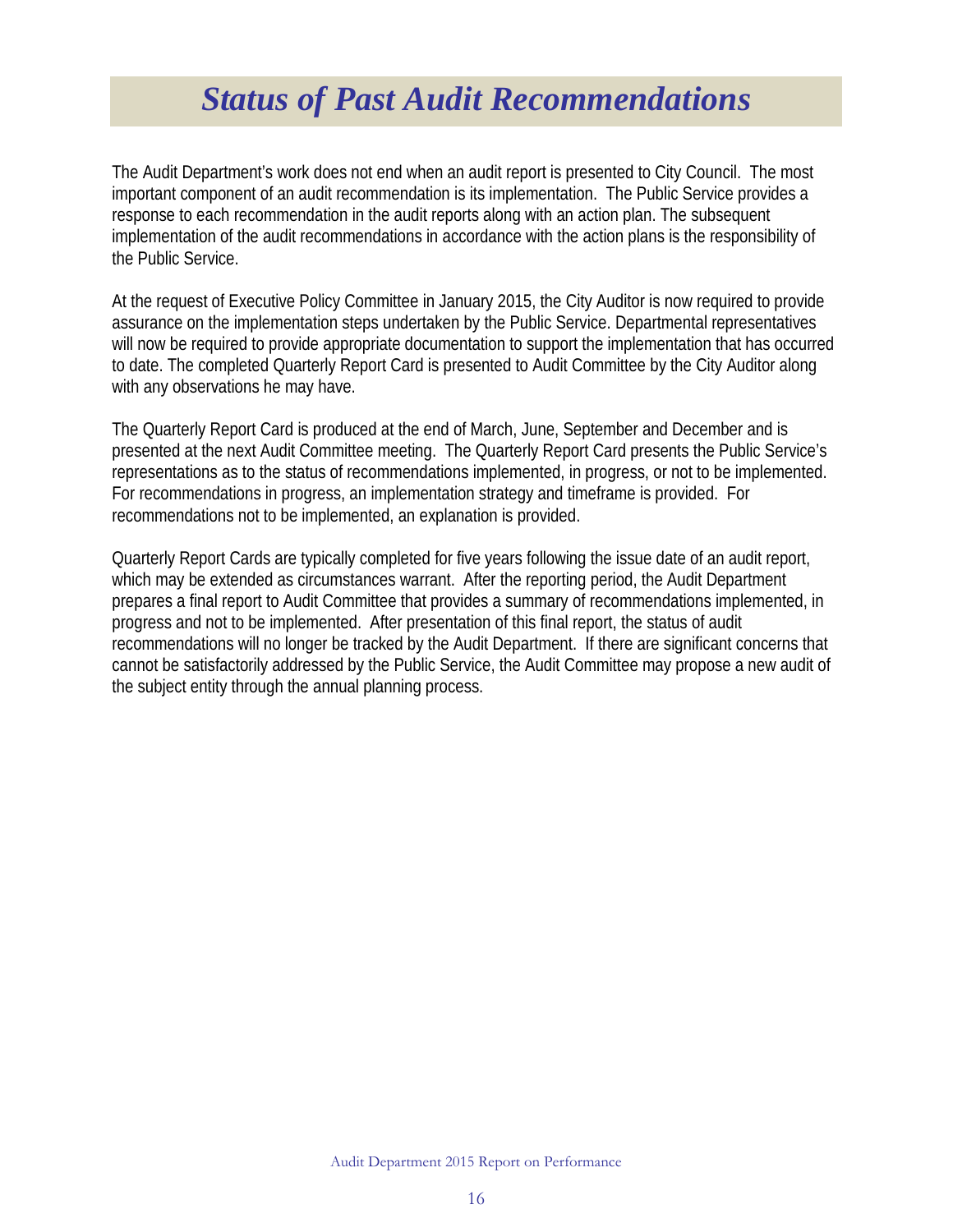### Five Year Summary Status Report

Below is a summary of the implementation status of recommendations made in the more significant audit reports issued in the past five years.

|                                                                                   |                   | <b>RECOMMENDATIONS</b> |                |                          |                |  |
|-----------------------------------------------------------------------------------|-------------------|------------------------|----------------|--------------------------|----------------|--|
| <b>AUDIT REPORTS</b>                                                              | <b>Issue Date</b> | Total                  | Implemented    | Not to be<br>Implemented | Pending        |  |
| Capital Project Management                                                        | Feb-09            | 29                     | 26             | $\overline{2}$           | 1              |  |
| Building Permits & Inspections Service Audit                                      | <b>Nov-09</b>     | 6                      | 4              |                          | $\overline{2}$ |  |
| Review of the Councillor's Representation<br>Allowance Fund - Policy Requirements | $Jan-11$          | 5                      | 5              |                          |                |  |
| Fraud & Waste Hotline Research Study                                              | Apr-11            | 1                      | 1              |                          |                |  |
| Operational Review of Winnipeg Golf Services                                      | Apr-11            | 11                     | 4              | 7                        |                |  |
| Traffic Signals Branch Performance Audit                                          | Jun-11            | 19                     | 14             | 1                        | 4              |  |
| Operational Review of the Winnipeg Parking<br>Authority                           | <b>Jun-11</b>     | 27                     | 23             | $\overline{2}$           | $\overline{2}$ |  |
| Animal Services By-law Enforcement Audit                                          | Jun-11            | 13                     | 10             | 1                        | $\overline{2}$ |  |
| Risk Management Audit                                                             | Jun-11            | 16                     | 15             | 1                        |                |  |
| Corporate Leadership Training & Development<br>Audit                              | $Jan-12$          | 6                      | 6              |                          |                |  |
| Review of the Assiniboine Active Transportation<br>Bikeway                        | $Jan-12$          | 3                      | 3              |                          |                |  |
| Review of the Winnipeg Public Library Services                                    | $Jan-12$          | 9                      | $\overline{7}$ | 1                        | 1              |  |
| Contract with Winnipeg Airports Authority Inc.                                    | Jul-12            | 13                     | 13             |                          |                |  |
| Review of the Hired Equipment Process                                             | Jul-12            | 9                      | $\overline{4}$ |                          | 5              |  |
| <b>WPS Civilianization</b>                                                        | Oct-12            | $\overline{7}$         | $\overline{7}$ |                          |                |  |
| Safety Review of Aquatics Services                                                | Feb-13            | 15                     | 13             | 1                        | $\mathbf{1}$   |  |
| <b>New Fire Paramedic Station Construction</b><br>Project                         | Oct-13            | 14                     | $\overline{7}$ |                          | $\overline{7}$ |  |
| Non-Monetary Real Estate Grants Audit                                             | Jan-14            | 12                     | 10             |                          | $\overline{2}$ |  |
| Workplace Safety Audit                                                            | <b>Nov-13</b>     | $\overline{7}$         | 6              |                          | 1              |  |
| Winnipeg Police Service Headquarters Project                                      | <b>Jul-14</b>     | 19                     | 15             |                          | 4              |  |
| 311 Contact Centre Audit                                                          | Dec-14            | 13                     | 11             |                          | $\overline{2}$ |  |
| Waverley West Arterial Road Project Audit                                         | Dec-14            | 6                      | 5              |                          | 1              |  |
| Community By-law Enforcement Services Audit                                       | Sept-15           | 6                      | $\overline{2}$ |                          | 4              |  |
| <b>FIVE YEAR TOTAL</b>                                                            |                   | 266                    | 211            | 16                       | 39             |  |
| <b>FIVE YEAR PERCENTAGE</b>                                                       |                   |                        | 79%            | 6%                       | 15%            |  |

**\* Note: Stats from 2015 4th Quarterly Report Card**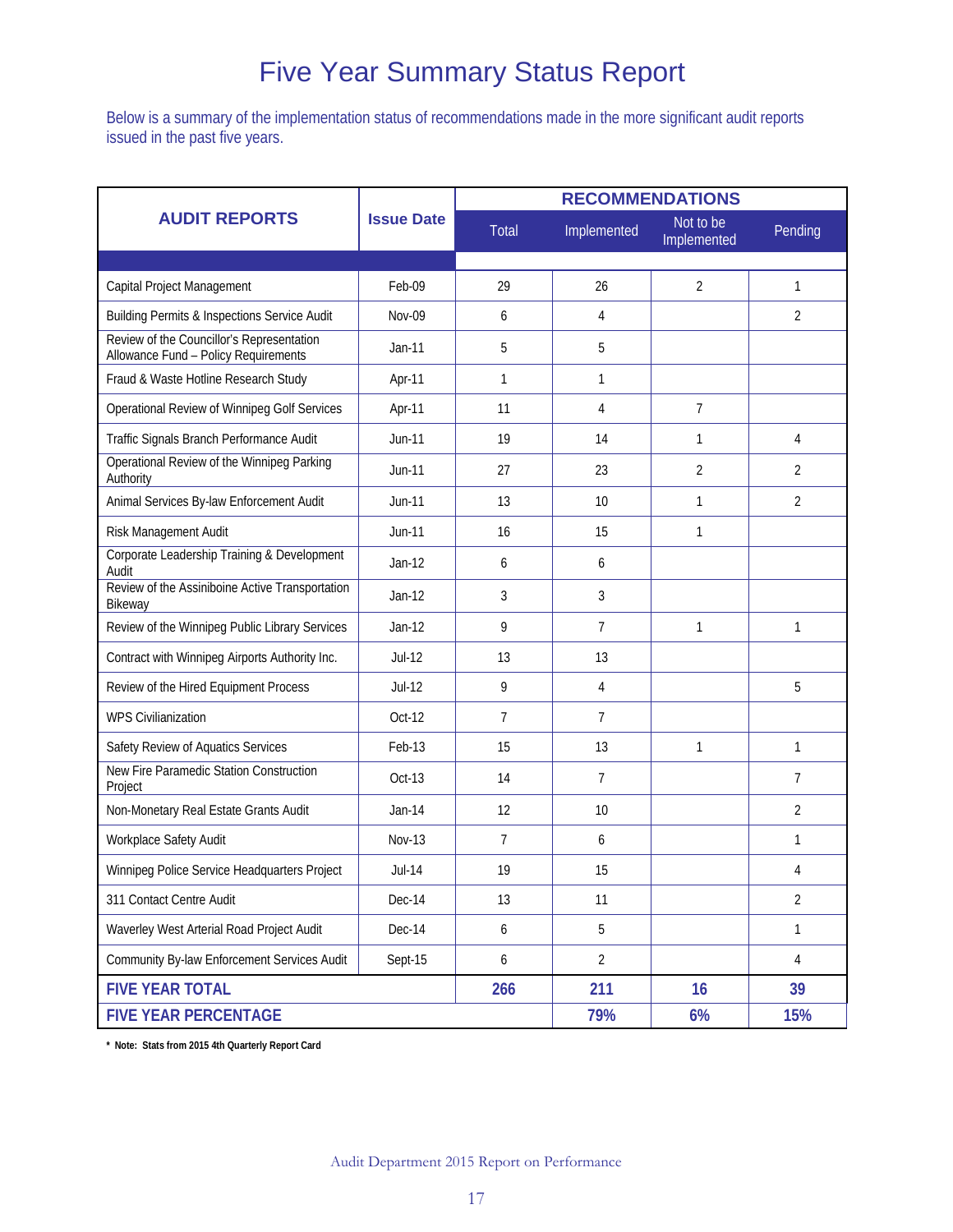# *Audit Department Balanced Scorecard*

<span id="page-18-0"></span>

| <b>Strategies</b>                                                                                          | Performance<br>Measure                                                                                  | Actual<br>2013 | Actual<br>2014 | Actual<br>2015    | Industry*<br>Benchmk              | 2016<br><b>Target</b> |  |
|------------------------------------------------------------------------------------------------------------|---------------------------------------------------------------------------------------------------------|----------------|----------------|-------------------|-----------------------------------|-----------------------|--|
|                                                                                                            | <b>Customers &amp; Stakeholders Perspective</b>                                                         |                |                |                   |                                   |                       |  |
| Support the<br>achievement of<br>transparent,<br>efficient and<br>effective City<br>government<br>services | • # of reports issued<br>• The audit report was relevant and                                            | 14             | 13             | 35                | n/a                               | 25                    |  |
|                                                                                                            | addressed the priority issues (out of 5)<br>• Audit recommendations accepted                            | 4<br>100%      | 4<br>100%      | $3.2^{3}$<br>100% | n/a<br>88%                        | 4<br>100%             |  |
|                                                                                                            | • Audit recommendations implemented<br>(last 5 yrs.)                                                    | 71%            | 78%            | 79%               | 80%                               | 80%                   |  |
|                                                                                                            |                                                                                                         |                |                |                   |                                   |                       |  |
|                                                                                                            | <b>Customers &amp; Stakeholders Perspective</b>                                                         |                |                |                   |                                   |                       |  |
|                                                                                                            | • % direct hours dedicated to:                                                                          |                |                |                   |                                   |                       |  |
|                                                                                                            | assurance                                                                                               | 62%            | 68%            | 66%               | n/a                               | 75%                   |  |
|                                                                                                            | advisory                                                                                                | 22%            | 12%            | 25%               | n/a                               | 15%                   |  |
|                                                                                                            | investigations                                                                                          | 16%            | 20%            | 9%                | n/a                               | 10%                   |  |
|                                                                                                            | • Clients/stakeholders rating of the audit<br>recommendations as 'value-added'                          | 4              | 4              | $3.2^{3}$         | n/a                               | 4                     |  |
| Deliver value-                                                                                             | (out of $5$ )                                                                                           |                |                |                   |                                   |                       |  |
| added, cost-                                                                                               | <b>Financial Accountability Perspective</b>                                                             |                |                |                   |                                   |                       |  |
| effective and                                                                                              | · Operating Budget variance                                                                             | $-2%$          | $-1.7%$        | $-35.3\%$ 4       | n/a                               | 0%                    |  |
| innovative audit<br>services                                                                               | • Cost per billable hour                                                                                | \$117.06       | \$118.03       | \$124.60          | \$108.82<br>\$200.00 <sup>2</sup> | \$118.00              |  |
|                                                                                                            | • Cost savings/avoidance identified<br>through Audit services                                           | \$2.2M         | 0              | \$11,700          | n/a                               | n/a                   |  |
|                                                                                                            |                                                                                                         |                |                |                   |                                   |                       |  |
|                                                                                                            | <b>Internal Processes Perspective</b>                                                                   |                |                |                   |                                   |                       |  |
|                                                                                                            | • % Completion of Audit Plan                                                                            | 84%            | 81%            | 87%               | 75%                               | 75%                   |  |
|                                                                                                            | • % Target budget hours met within 10%<br>• Direct project hours to total hours                         | 92%            | 90%            | 92%               | 79%                               | 80%                   |  |
|                                                                                                            | available                                                                                               | 76%            | 74%            | 76%               | 72%                               | 75%                   |  |
|                                                                                                            | <b>Learning &amp; Growth Perspective</b>                                                                |                |                |                   |                                   |                       |  |
|                                                                                                            | • Approved staff complement                                                                             |                | 7              | 6.72              | $6 - 10$                          | 6                     |  |
| Maintain a<br>respectful, team-<br>oriented and                                                            | • Number of Auditors (FTE) to total<br>organizational staff                                             | 1:1449         | 1:1458         | 1:1518            | 1:1222                            | 1:1701                |  |
|                                                                                                            | • % of auditors with professional<br>designations                                                       | 100%           | 100%           | 100%              | 82%                               | 100%                  |  |
| professional<br>workplace                                                                                  | • Annual evaluation for each staff<br>member                                                            | 100%           | 100%           | 100%              | n/a                               | 100%                  |  |
|                                                                                                            | • Number of training hours/FTE<br>• Average level of staff satisfaction per<br>annual survey (out of 5) | 41<br>4.90     | 14<br>4.90     | 43<br>4.90        | n/a<br>n/a                        | 40<br>4.0             |  |
|                                                                                                            |                                                                                                         |                |                |                   |                                   |                       |  |

\* Industry is represented by the Association of Local Government Auditors (ALGA/CALGA) which represents local government audit organizations in both the United States and Canada. The latest comparative survey was published in March 2013.<br><sup>1</sup> Industry Benchmark

<sup>2</sup> Fully blended rate (partner to junior) based on a review of local professional services firms

3 The Department has initiated a post-project meeting process with all clients and will also look for opportunities identified through the Peer Review.

4 Surplus is mainly due to unused funding for the Independent Fairness Commissioner (IFC) and Lobbyist roles. Surplus salaries due to departmental vacancies.